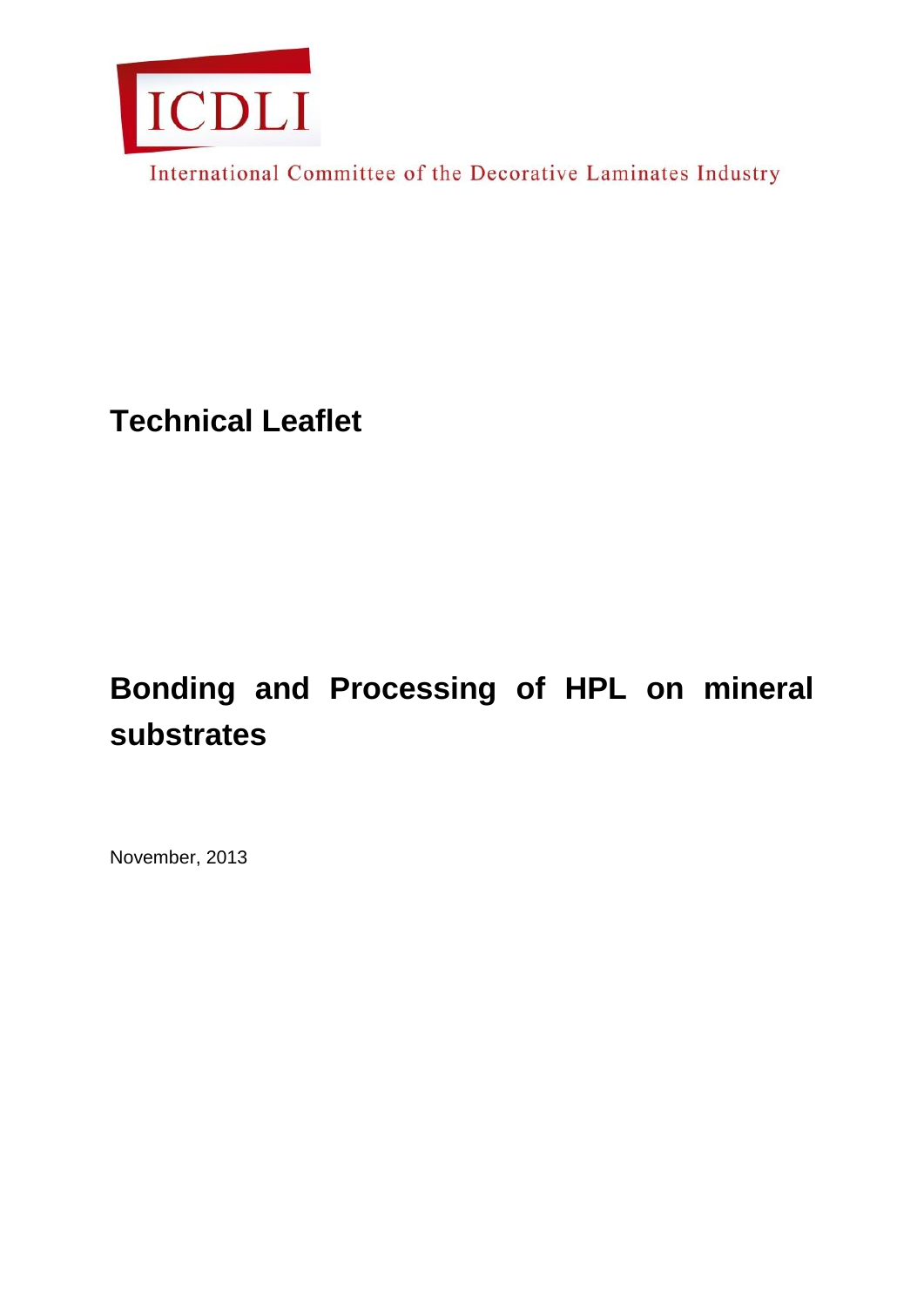

## **Preface**

2

Decorative laminates according to EN 438 are an excellent material for indoor and outdoor surfaces. They can be used either applied to suitable substrates or as self-supporting compact sheets. Decorative laminates meet the stringent requirements for hygiene, fire resistance humidity resistance and mechanical properties. Decorative laminates are available in a variety of colours, patterns and surface textures, providing extensive options for architects and designers. Decorative laminate surfaces are hard and resistant to wear, impact and scratching, making them long lasting, easy to clean and largely resistant to vandalism.

In addition to their physical properties, decorative laminates offer other benefits including quick and easy installation of compact laminate panels, and in renovation applications using dry construction methods, elimination of the need to remove existing wall coverings such as wallpaper, textile coverings, or ceramic tiles. The technical leaflet "*Bonding and Processing of HPL on mineral substrates*" contains information about manufacturing these composite elements as well as an overview and valuable recommendations on bonding processes, attachment methods and design considerations. This technical leaflet is an update and an expansion of the previous version on the same topic issued in May 1989.

This document does not claim to provide a complete review or listing of contents of any of the standards referred to in the text.

All information is based on the current state of technical knowledge, but it does not constitute any form of liability. It is the personal responsibility of the user of the products described in this information leaflet to comply with the appropriate laws and regulations.

For more than 50 years the ICDLI has been the international representative of the interests of European laminate manufacturers. Further information about the ICDLI and the data sheets published up to now can be found at www.icdli.com

This application was compiled by the International Committee of the Decorative Laminates Industry.

It considers the conditions of application technology in the European countries. If you have further questions, please contact us:

**ICDLI aisbl - International Committee of the Decorative Laminates Industry**

Rue de la presse 4, 1000 Bruxelles, Belgium Head office: Städelstraße 10, 60596 Frankfurt / Main, Germany, phone +49 69 2 71 05-31, fax +49 69 23 98 37, E-Mail: [info@pro-kunststoff.de](mailto:info@pro-kunststoff.de)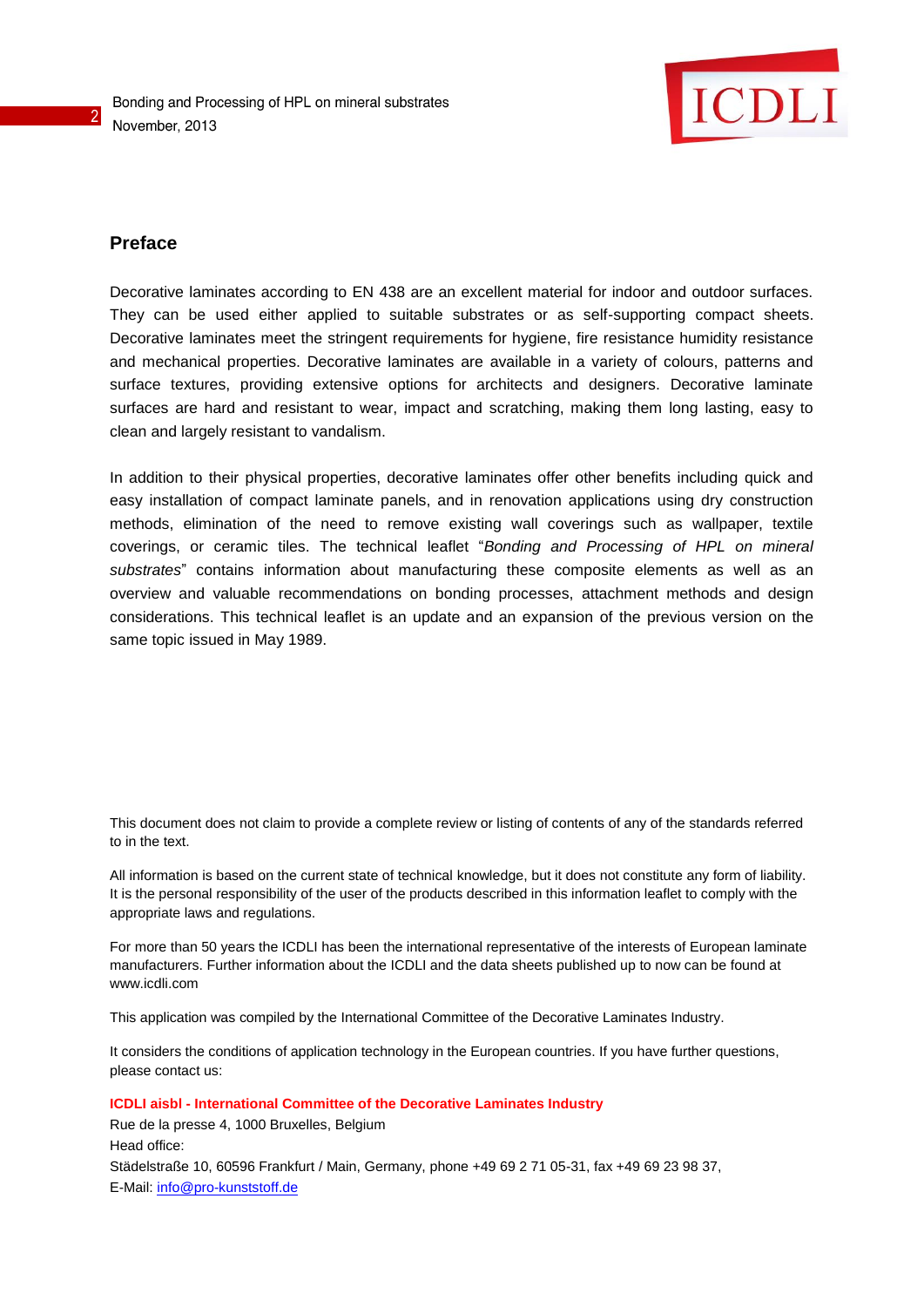

## **Contents**

3

- **1. General information**
- **2. Material requirements and approval regulations**

## **3. Manufacturing the composite units**

- 3.1 Substrates
- 3.2 Conditioning
	- 3.2.1 General information
	- 3.2.2 Use in normal environmental conditions
	- 3.2.3 Use in continuously low humidity conditions
- 3.3 Adhesives
- 3.4 Surface treatment
- 3.5 Bonding
- 3.6 Hot melt adhesives

## **4. Bonding methods**

- 4.1 Adhesive application equipment
- 4.2 Presses

## **5. Machining**

## **6. Design recommendations**

## **7. Attachment**

- 7.1. Attachment options
	- 7.1.1 Invisible adhesive connections
	- 7.1.2 Visible mechanical connections
	- 7.1.3 Combination of invisible adhesive connection and visible mechanical fixing
	- 7.1.4 Invisible mechanical fixing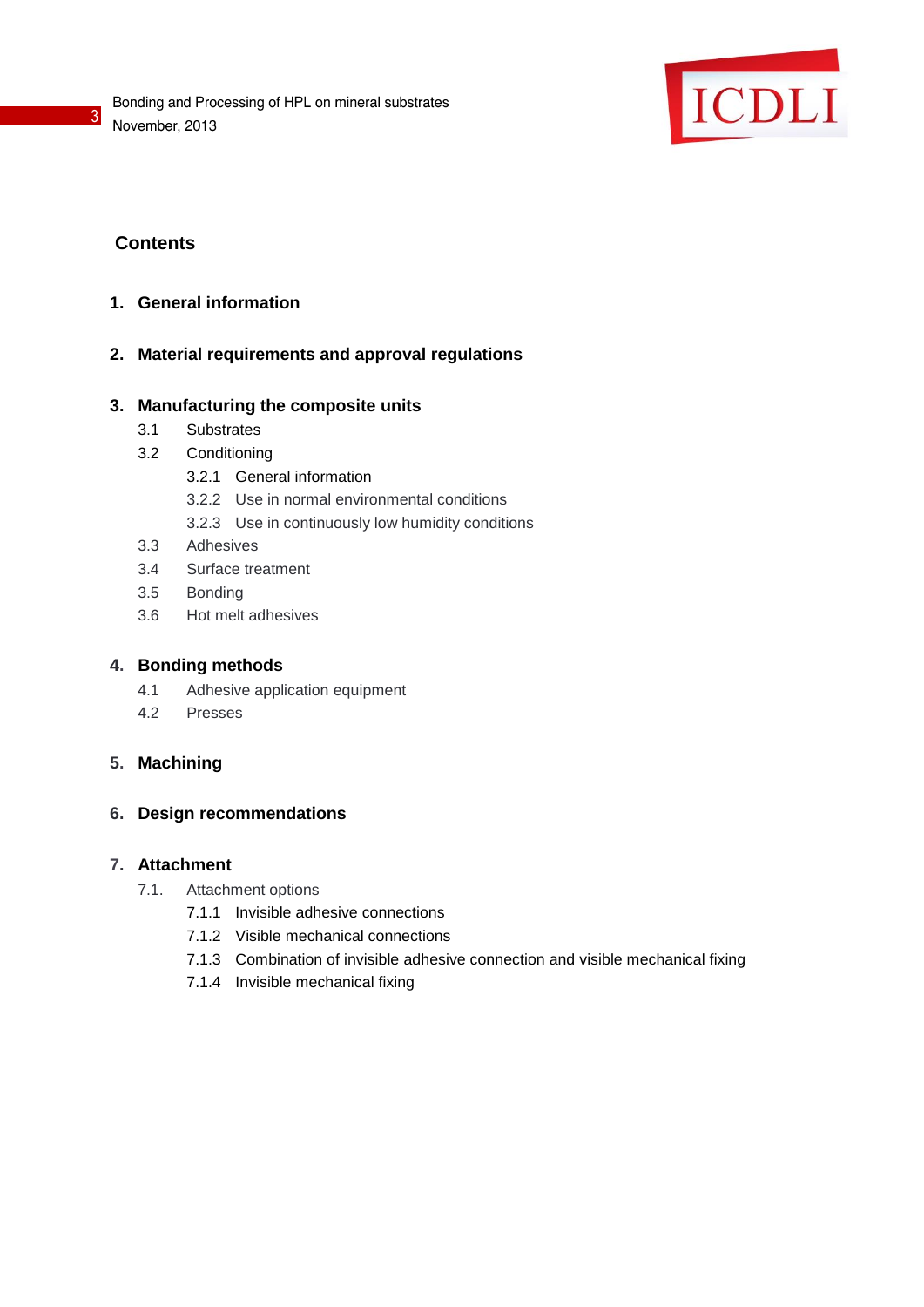

## **1. General information**

4

Composite elements made using decorative high pressure laminate (HPL) and mineral substrates have a wide field of application and are often mandatory where increased fire resistance is required due to revised fire regulations (e.g., high-rise buildings, ship building or public transport).

The recommendations for processing described in this technical leaflet are intended to support the manufacturers of composite elements with mineral substrates. A description and type classification for decorative laminates can be found in the technical leaflet "*General recommendations for working with decorative laminates*".

Resins used to make decorative laminates are thermosets and once cured do not melt or drip when burned. They are generally free from substances which lead to corrosion in case of fire and feature a relatively low development of smoke and combustion gas.

#### **2. Material requirements and approval regulations**

These processing guidelines apply to decorative laminates type S (standard quality) or type F (fireretardant quality) according to EN 438 or ISO 4586-1.

The laminate type to be selected depends on the field of application and the fire regulation requirements.

Nearly all fire regulations require materials which are subject to special testing and must be approved in the configuration in which they will be installed in the field. Approval is therefore granted not just to the decorative laminate itself but to the entire composite element consisting of substrate, adhesive and decorative laminate. The approval is valid only for the specific configuration and combination of composite elements tested.

It is the responsibility of the company processing the composite elements to verify that the specific combination of elements meet the approval requirement for the different fields of application. This may require new testing whenever a change in the composition or configuration of the composite element is no longer covered by an approval. Consideration must also be given to the existence of all new or separate regulations requiring additional approval.

The required approvals and test certificates can be obtained from the manufacturers of the composite elements.

The information sheet "*Fire behaviour of decorative laminates*" summarises the currently valid test procedures in the different countries. This list does not claim to be complete; new test procedures may have been published or old test procedures revised. It is therefore important for the company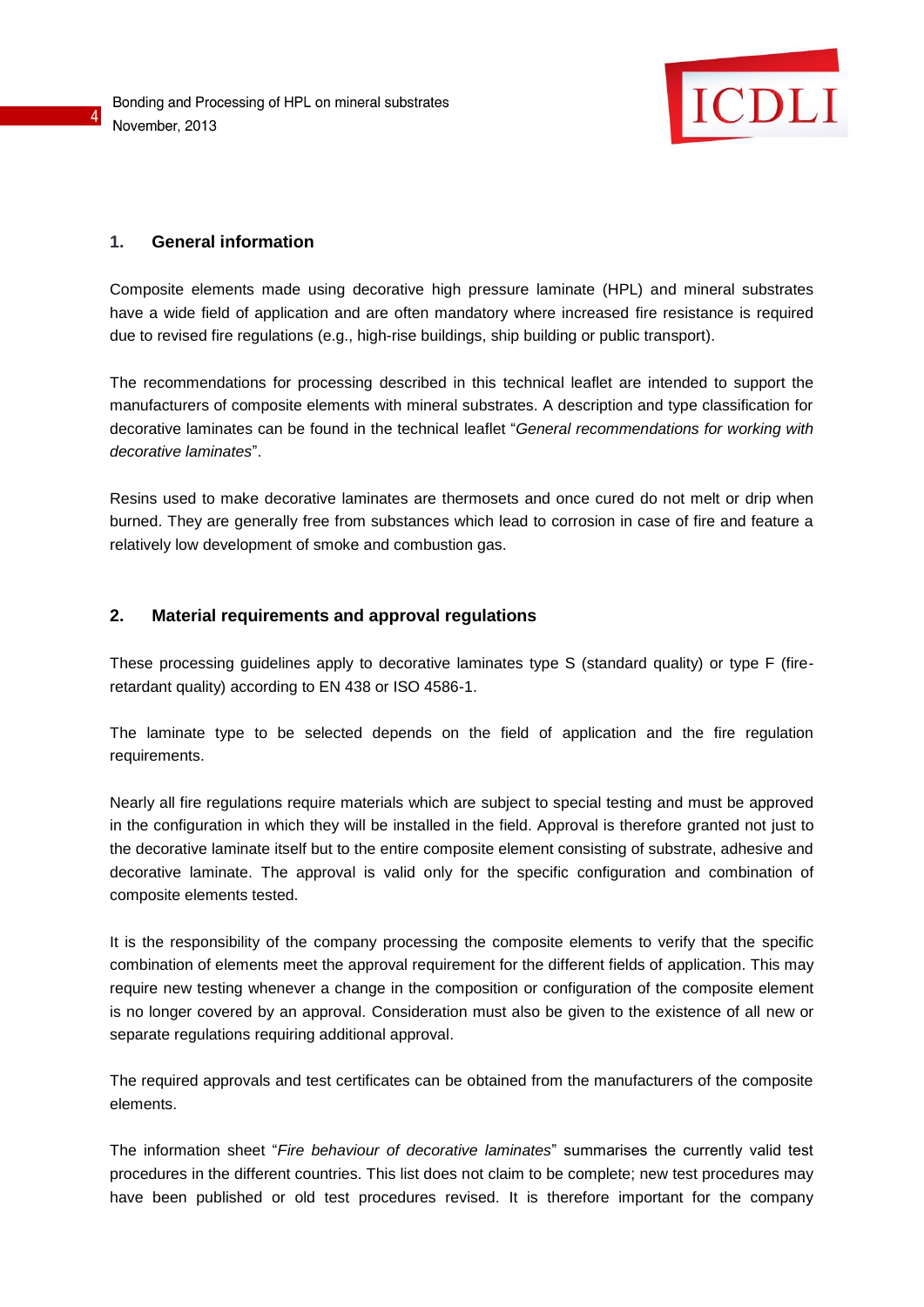

processing the composite elements to be familiar with the most recent regulations, particularly if these elements are intended for applications where fire regulations require testing and formal approval. The previously mentioned information sheet also provides information on the relevant approval authorities.

## **3. Manufacturing the composite units**

When processing decorative laminates, the basic principles of the "*General recommendations for working with decorative laminates*" apply. Due to specific features of the production of composite elements with mineral substrates and the stress they are subsequently exposed to, the information in the following sections contains special processing information that must be followed. This applies specially to the environmental conditioning of decorative laminates (see section 3.2). In general, it is necessary to apply decorative laminates from the same manufacturer to both sides of the substrate. It is also recommended to seek advice from the manufacturer of the decorative laminate.

## **3.1 Substrates**

5

Substrates must have a cleanly sanded surface (thickness tolerance  $\pm$  0.3 mm), and they must not have any sanding marks or depressions. If it is not possible to manufacture the substrate with the required tolerances, joint-filling adhesives must be used in order to create a uniformly thick bond layer between the substrate and decorative laminate.

Not all mineral boards are suitable for use as substrates for decorative laminates. For this reason the supplier should be notified of the intended use in order to obtain their recommendation of a suitable product, particularly with regard to thickness tolerance and moisture content.

The internal bond strength of the mineral substrates should be no less than 0.4 N/mm<sup>2</sup>.

| <b>Substrate</b>                  | <b>Typical applications</b>       |
|-----------------------------------|-----------------------------------|
| Expanded mica (vermiculite) board | interior work / ship building     |
| calcium silicate board            | public buildings / ship building  |
| fibre-cement board                | public buildings / damp locations |
| cement-bonded chipboard           | public buildings / damp locations |
| gypsum plasterboard               | interior work                     |
| gypsum fibre board                | interior work / public buildings  |
| densified mineral wool board      | interior work                     |

Table 1: Overview of mineral substrates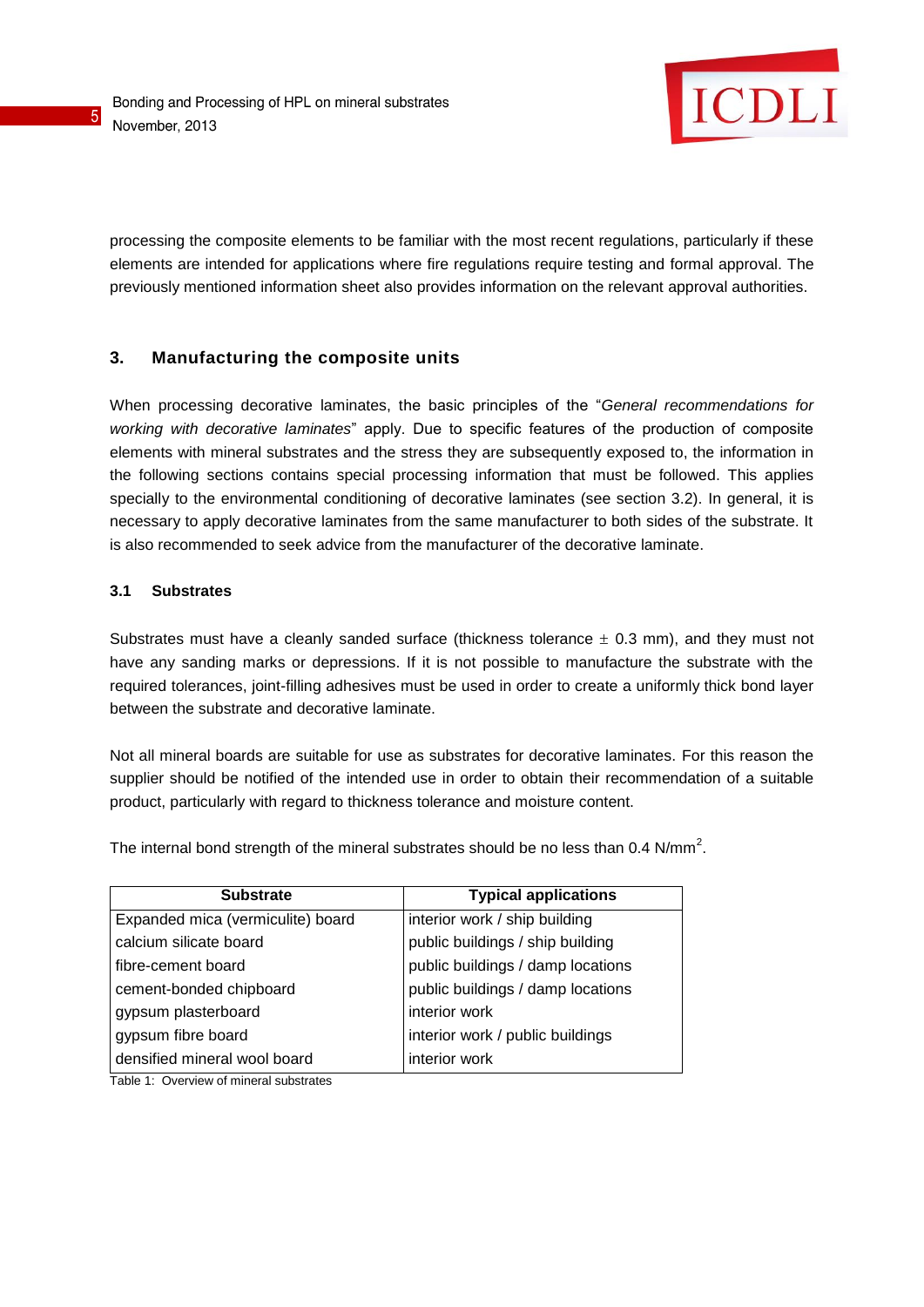

#### **3.2 Conditioning**

6

#### **3.2.1 General information**

The first step in minimizing problems associated with dimensional change is to provide adequate environmental conditioning. Poor conditioning will lead to warping of the composite materials and/or to stress cracking after bonding.

Mineral substrates are subject to smaller dimensional changes than wood materials or decorative laminates. Mineral substrates also absorb and release moisture faster, which means it is not advisable to simultaneously condition mineral substrate materials in the same stack as the decorative laminate.

Decorative laminates should be conditioned before processing in pairs and conditioned depending on the selected substrate or field of application. The relative humidity during conditioning should correspond to the environmental conditions of the end-use application as closely as possible. This conditioning is of great importance for processing mineral substrates, but also applies when working with wood materials.

Any protective film must be removed prior to conditioning.

Subsequent changes in relative humidity creates strong stresses between the decorative laminate and the substrate which can result in an increased occurrence of cracks and warping. Mineral substrate materials also have lower peel strength and lower internal bonding strength than most wood substrates, which may increase the possibility of peeling in the uppermost layer of the mineral substrate as well as increased possibility of internal bond failure in the mineral substrate core.

#### **3.2.2 Use in normal environmental conditions**

"Normal" environmental conditions are considered to be when relative humidity is moderate to high (50 to 60% RH) and temperature is moderate to low (18 to 23°C) for the majority of the time. Lower humidity and high temperatures may occur only for short periods of time (this also applies to furniture, bathrooms, lavatories, etc.).

The pre-conditioning recommended for these environmental conditions is described in the "*General recommendations for working with decorative laminates*". The decorative laminates should be stored in pairs (reverse side against reverse side) at normal environmental conditions of 23°C  $\pm$  2°C, 50%  $\pm$ 10 % RH, for three days and then processed in pairs.

The supplier should use only pre-conditioned mineral substrates with a moisture content of 6 to10% (4 to 6% for vermiculite boards). The mineral substrates, like the decorative laminates, should be stored at normal room temperature environmental conditions (see above) for at least 3 days.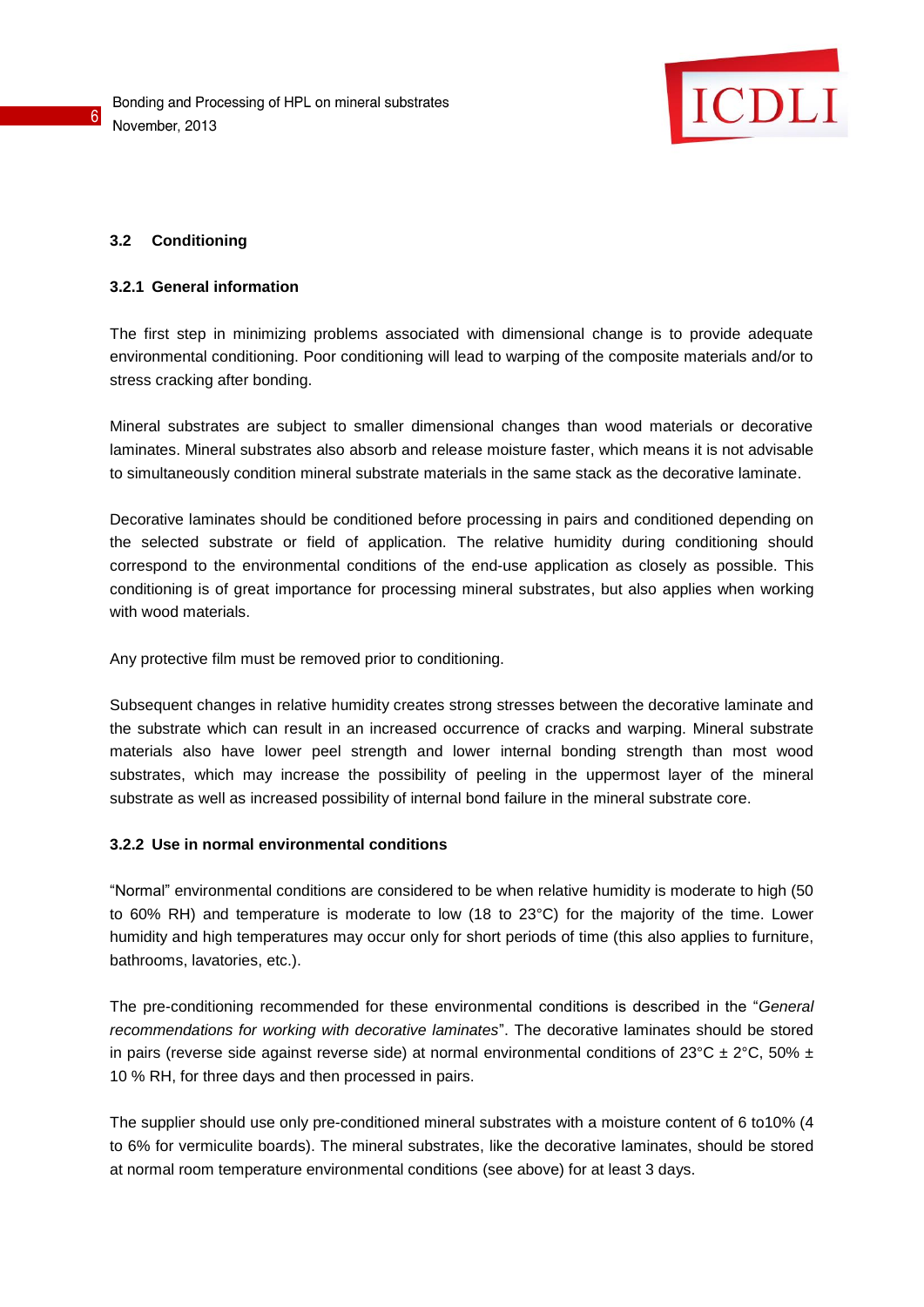7



## **3.2.3 Use in continuous low humidity conditions**

The recommendations in this section should be followed for applications with continuous low relative humidity and/or elevated temperature (e.g., warm heated air near radiators or in ventilation shafts). It is very important to pre-condition the decorative laminates under environmental conditions which are as close as possible to the low humidity of the end-use application. This reduces the potential for shrinking and stress in the finished part.

It is recommended that the decorative laminates be conditioned in pairs (reverse side against reverse side) in an oven with circulating air (fan oven) for:

20 hours at 40°C or 10 hours at 45°C or 5 hours at 50°C or 3 hours at 55°C

Uniform circulation of the conditioned air around each pair of boards is important (see Fig. 1). Conditioning in a closely packed stack without sufficient spacing will produce unacceptable results.



Fig. 1: Diagram of conditioning decorative laminates in pairs

Bonding must be performed immediately after conditioning and, if required, after allowing sufficient time for the parts to cool to room temperature. It is critical to verify that the composite elements manufactured with decorative laminates pre-conditioned in this manner will not be subsequently used in areas with continuously high humidity.

Where it is impossible to immediately bond the conditioned decorative laminates, it is recommended that re-absorption of the moisture be prevented by wrapping the decorative laminates with a barrier with low water vapour transfer properties (e.g. aluminium sheet or special grades of polyethylene film)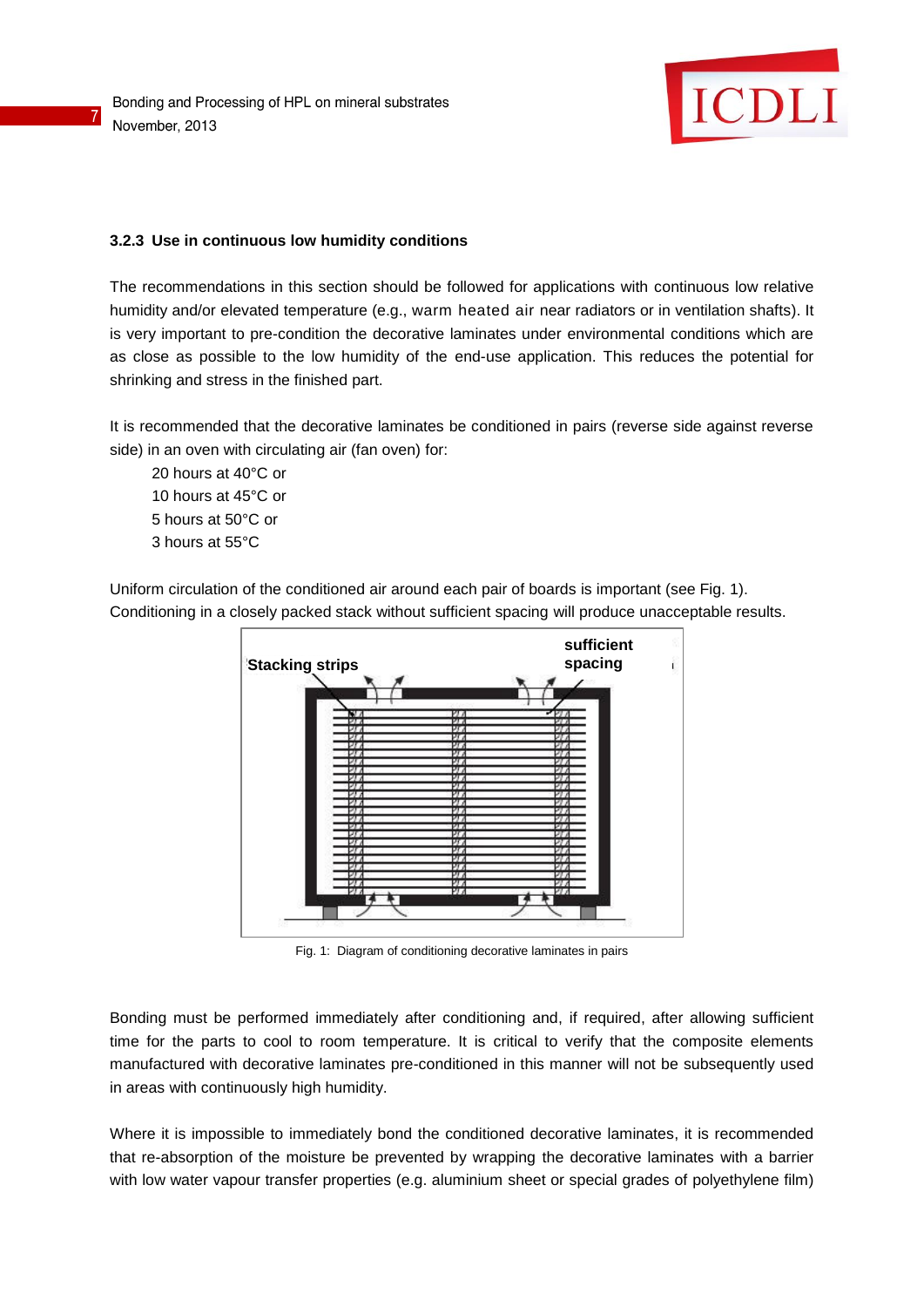

upon removal from the circulating air oven. The water vapour barrier should be left in place until immediately prior to bonding to the substrate.

The mineral substrates for use with continuously low humidity should be pre-conditioned separate from the decorative laminate.

#### **3.3 Adhesives**

8

Table 2 shows suitable adhesives. It contains the mineral substrates and adhesives which were in common used at the time this technical leaflet was created. The adhesive manufacturer should be consulted for advice on proper adhesive selections and to assist in bonding trials.

It is important to ensure that the adhesive selected does not affect the fire behaviour of the composite element. Fire behaviour, type and composition of the substrate, and the intended end-use application may limit the adhesives suitable for bonding decorative laminate to mineral substrates.

*Note: Contact adhesives are NOT recommended for bonding decorative laminates to mineral substrates***.**

| <b>Substrate</b>        | <b>Dispersion</b>              | <b>Condensation</b> | <b>Reactive</b>    | Hot melt                          |
|-------------------------|--------------------------------|---------------------|--------------------|-----------------------------------|
| material / adhesives    | adhesives                      | resin adhesives     | adhesives          | adhesives                         |
| expanded Mica           | $+$ rec                        | $+$ <sup>nr</sup>   | $+$ <sup>rec</sup> | $+$ rec                           |
| (Vermiculite) boards    |                                |                     |                    |                                   |
| calcium silicate boards | $+$ $\overline{^{\text{rec}}}$ | $+$ <sup>nr</sup>   | $+$ <sup>rec</sup> | $+$ $\overline{r}$ <sup>rec</sup> |
| fibre-cement board      |                                | $+$ <sup>nr</sup>   | $+$ <sup>nr</sup>  | $+$ <sup>nr</sup>                 |
| cement-bonded chipboard | $\blacksquare$                 | $+$ <sup>nr</sup>   | $+$ <sup>nr</sup>  | $+$ <sup>nr</sup>                 |
| gypsum plasterboard     | $+$ <sup>nr</sup>              | $+$ <sup>nr</sup>   | $+$ <sup>nr</sup>  | $+$ <sup>nr</sup>                 |
| gypsum fibre board      | $+$ <sup>nr</sup>              | $+$ <sup>nr</sup>   | $+$ <sup>nr</sup>  | $+$ <sup>nr</sup>                 |

Table 2: Suitability of adhesives

#### **Table 2 Key**

| <b>Adhesives</b> | <b>Pre-treatment</b>                |
|------------------|-------------------------------------|
| + possible       | required                            |
| - not possible   | $\overline{\text{rec}}$ recommended |
|                  | <sup>nr</sup> not required          |

#### **3.4 Surface treatment**

The surface of some mineral substrates must be pre-treated before bonding following the recommendations of the adhesive manufacturer (see table 2). It is possible that pre-treatment will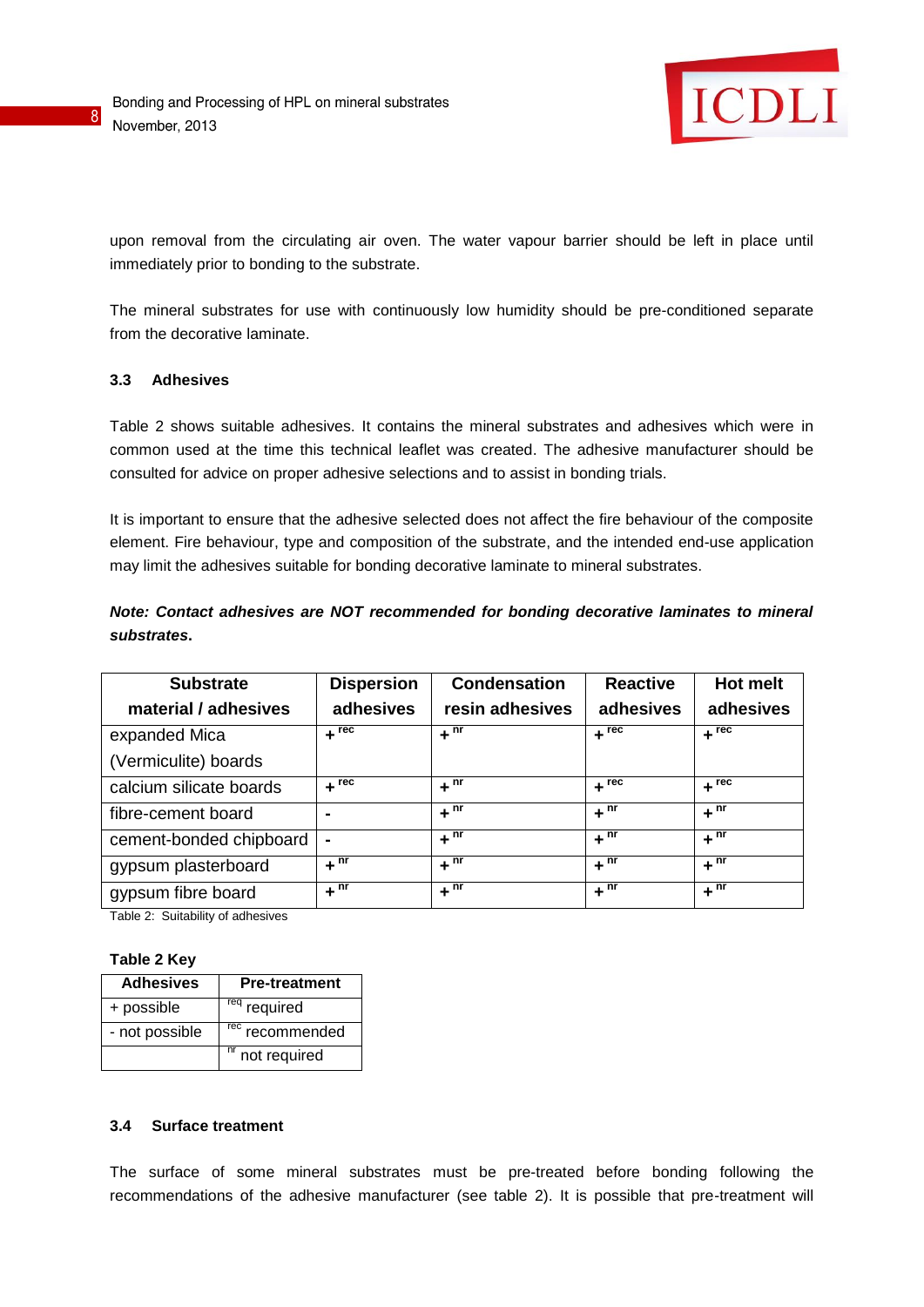

change the moisture content of the mineral substrate, therefore is recommended to perform postconditioning. This substrate pre-treatment provide the following benefits:

- a. Solidifies the surface,
- b. Prevents excessive sinking of the adhesive into the substrate,
- c. In certain cases, allows for modifying the pH value of the surface to the adhesive used.

## **3.5 Bonding**

9

Details about bonding technology and pre-treatment for bonding decorative laminates on mineral substrates are shown in technical leaflet "*Gluing Table for High Pressure Laminates*". Contact the panel manufacturer for additional recommendations on substrates. Contact the adhesive manufacturer for additional recommendations on bonding.

## **3.6 Hot melt adhesives**

The most common hot melt adhesives used are PUR based adhesive systems. For proper bonding a minimum substrate temperature of 20°C and a minimum relative humidity of 40% is required.

A current and detailed overview of the use of adhesives for decorative laminates can be found in the technical leaflet "*Gluing Table for High Pressure Laminates*".

## **4. Bonding methods**

Conventional bonding equipment can be used for bonding decorative laminates to mineral substrates, such as glue spreading machines with two or four rollers, automatic spray guns for two-component PUR adhesives, and presses with one or several openings for hot or cold pressing. Vacuum presses can also be used. Hot melt adhesives are applied mainly using roller coater systems.

#### **4.1 Adhesive application equipment**

The most common equipment is adhesive application machines with two rollers. Even though they do not produce as high a quality coated surface as systems with four rollers, they are still suitable for most bonding processes. Glue application machines with four rollers produce a significantly better coated surface and the adhesive film can be applied within a very narrow tolerance range.

Other application methods such as manual spreading devices or hand spray guns can also be used.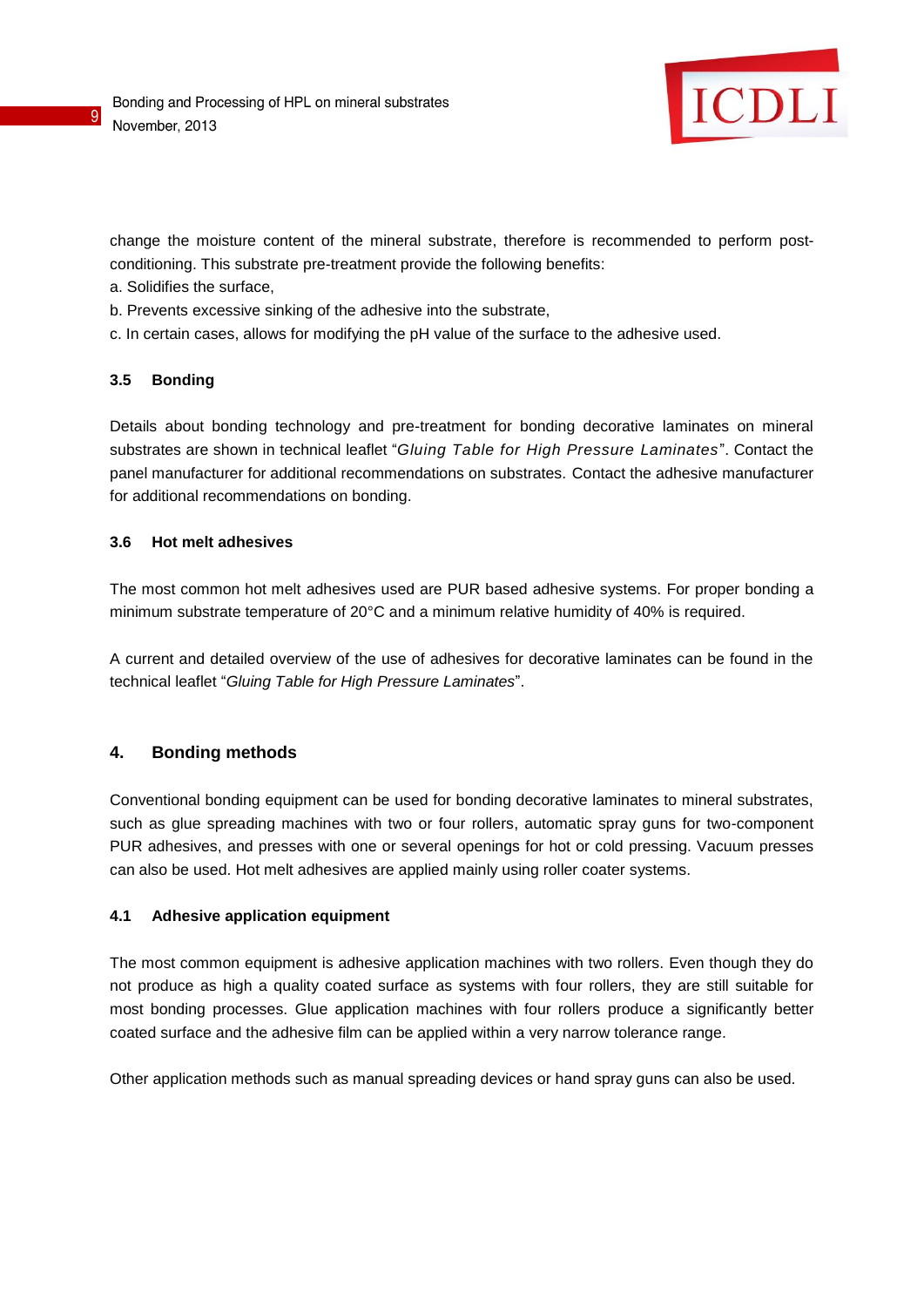

#### **4.2 Presses**

Multi-level cold presses, sometimes referred to as stack presses or multi-opening presses, are the simplest form of a platen press. They feature a hydraulically operated press head or press table.

Single-level or multi-level hot presses are equipped with heatable platens. Heat is supplied using water, steam or oil, with the latter allowing the best and most constant temperature control.

Vacuum presses can also be used for bonding, however, only cold-curing adhesives can be used. The low bonding pressure, typically a maximum of 0.8 bar (80 kPa) is a disadvantage.

#### **5. Machining**

Due to the high wear on cutting tools caused by composite materials that contain mineral substrates, suitable cutting tools have to be selected for machining. It is particularly important that all machined edges are free from nicks and cracks. Cut-outs must be rounded off and drilled holes must be appropriately oversized (see technical leaflet "*General recommendations for working with decorative laminates*".)

Material particles and dust caused by machining must be thoroughly removed to avoid scratching the surface of the decorative laminate.

*Note: National environmental and health and safety requirements for processing mineral-containing materials must be followed. This also applies to composite elements made of decorative laminates using mineral substrates*.

#### **6. Design recommendations**

When the conditions at the end-use application will subject the composite elements to dynamic loads through warping or moving (e.g., in ships or vehicles), sufficient clearance for movement should be provided during installation. This allows room dividers (e.g., in ship's cabins) to be fixed to floor and ceiling using suitable brackets. Suitable edge profiles allow sufficient clearance when mounting several plates side by side. The edge profiles should be interlocking because of the low internal bond strength of the mineral substrates.

Where interlocking edge profiles are not possible for design reasons it is possible to work with groove and loose tongue, with the depth of the groove not exceeding half of the thickness of the mineral substrate board. If fire regulations require the tongue to be wider, the depth of the groove should be kept as small as possible in order to prevent the substrate splitting.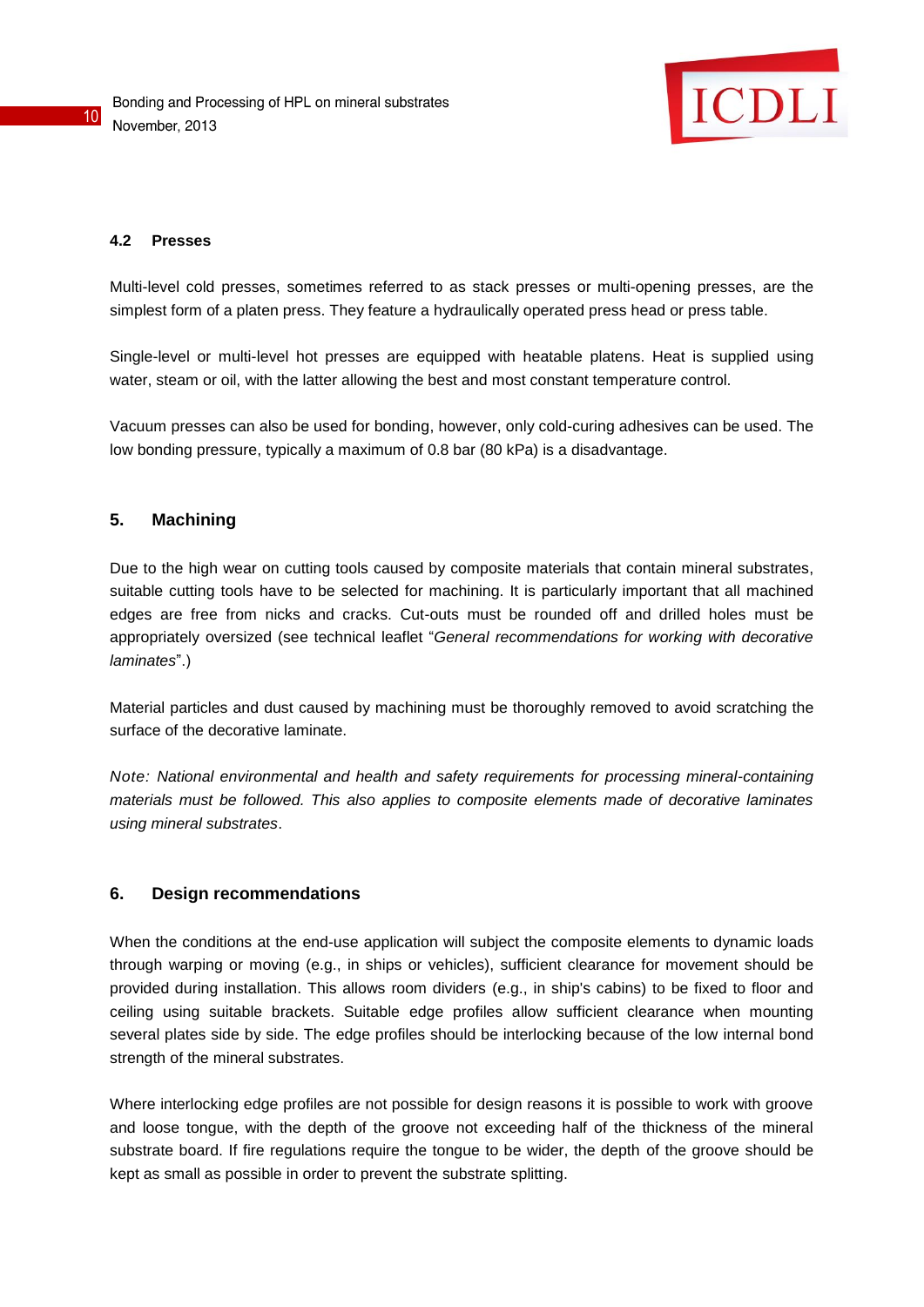

If high dynamic loads are expected, the composite elements have to be reinforced at the back side at shorter intervals.

Where moisture could possibly act on the edges of the composite elements, the edges must be protected with water-proof coatings before installation.

## **7. Attachment**

11

Composite elements made of decorative laminates and mineral substrates are typically used in areas where fire regulations apply. Therefore, attachment methods and attachment materials must also comply with these fire regulations.

Where composite elements are used as wall and/or ceiling coverings, the area underneath has to be sufficiently dry. Composite elements can be used for partition walls, free-standing in steel frames.

Special attention must be paid to the connections between the individual elements. This applies to horizontal and vertical connections. Joints can have a significant influence on fire behaviour; regulations concerning the selection of connection materials must be followed. Regardless of the selected attachment method, the spacing between the attachment points should be determined in accordance with the substrate, the thickness of the composite element, and the bearing load. For screw attachment methods, the selected screw types must be suitable for the respective substrate.

#### **7.1. Attachment options**

There are many different options for attaching composite elements made of decorative laminates and mineral substrates to each other and to building components. They can be divided into four categories:

- 1. Invisible adhesive connections
- 2. Visible mechanical connections
- 3. Combination of invisible adhesive connections and visible mechanical connections
- 4. Invisible mechanical connections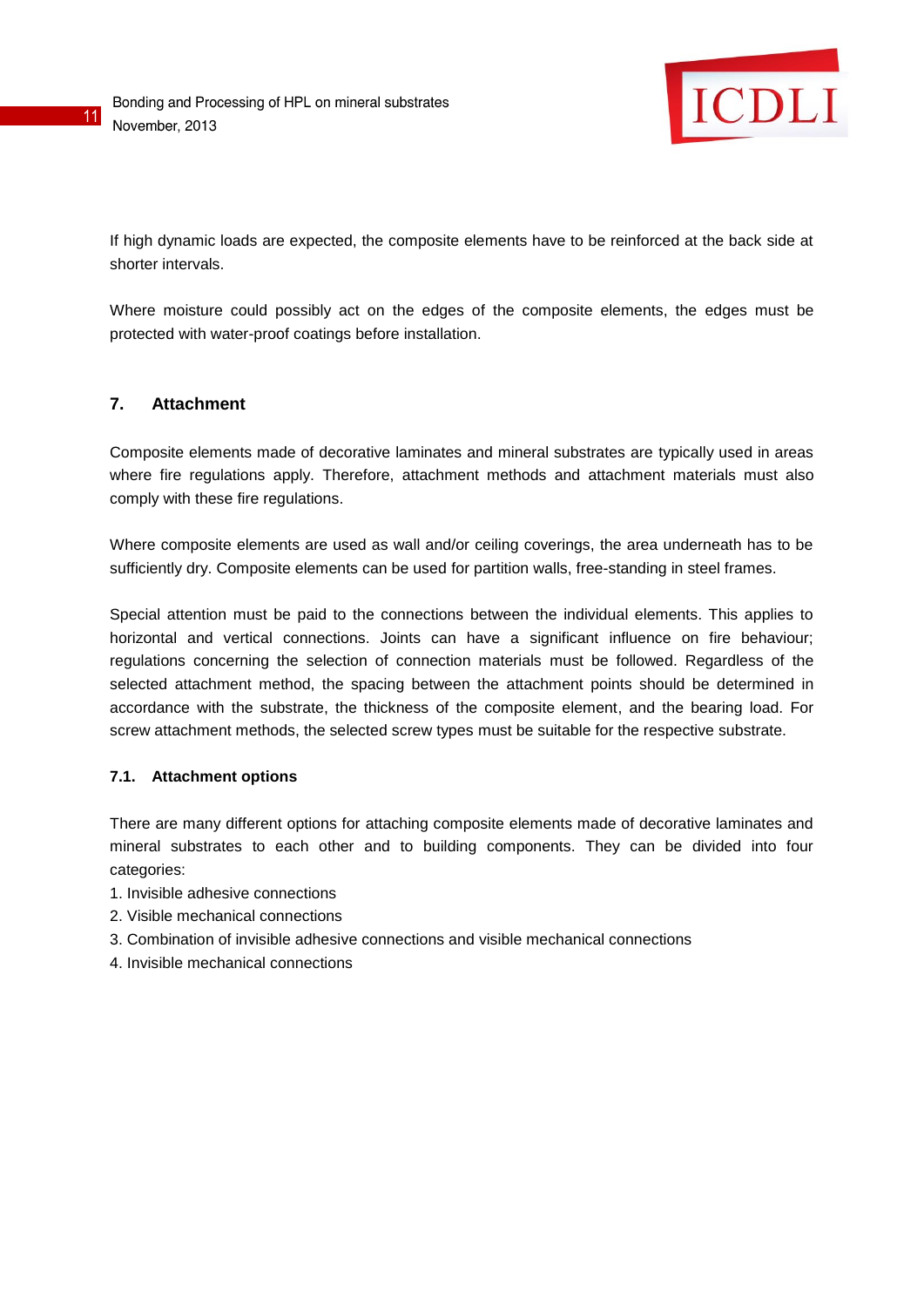

#### **7.1.1 Invisible adhesive connections**

Fig. 2: Double-sided adhesive tape with expanded carrier material



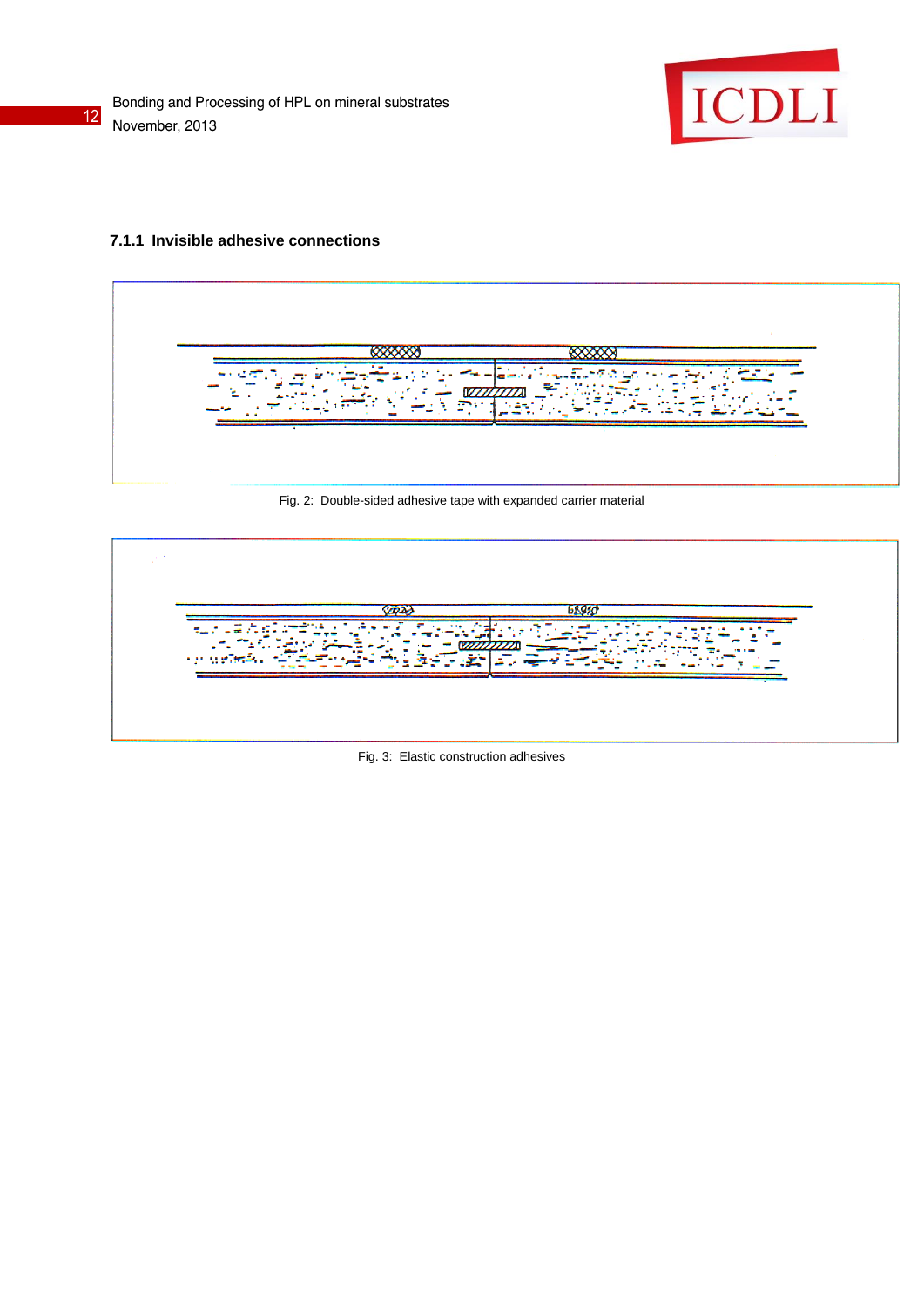

#### **7.1.2 Visible mechanical connections**



Fig. 4: U-profile (left), with loose tongue (a) or with H-profile (b) in the joints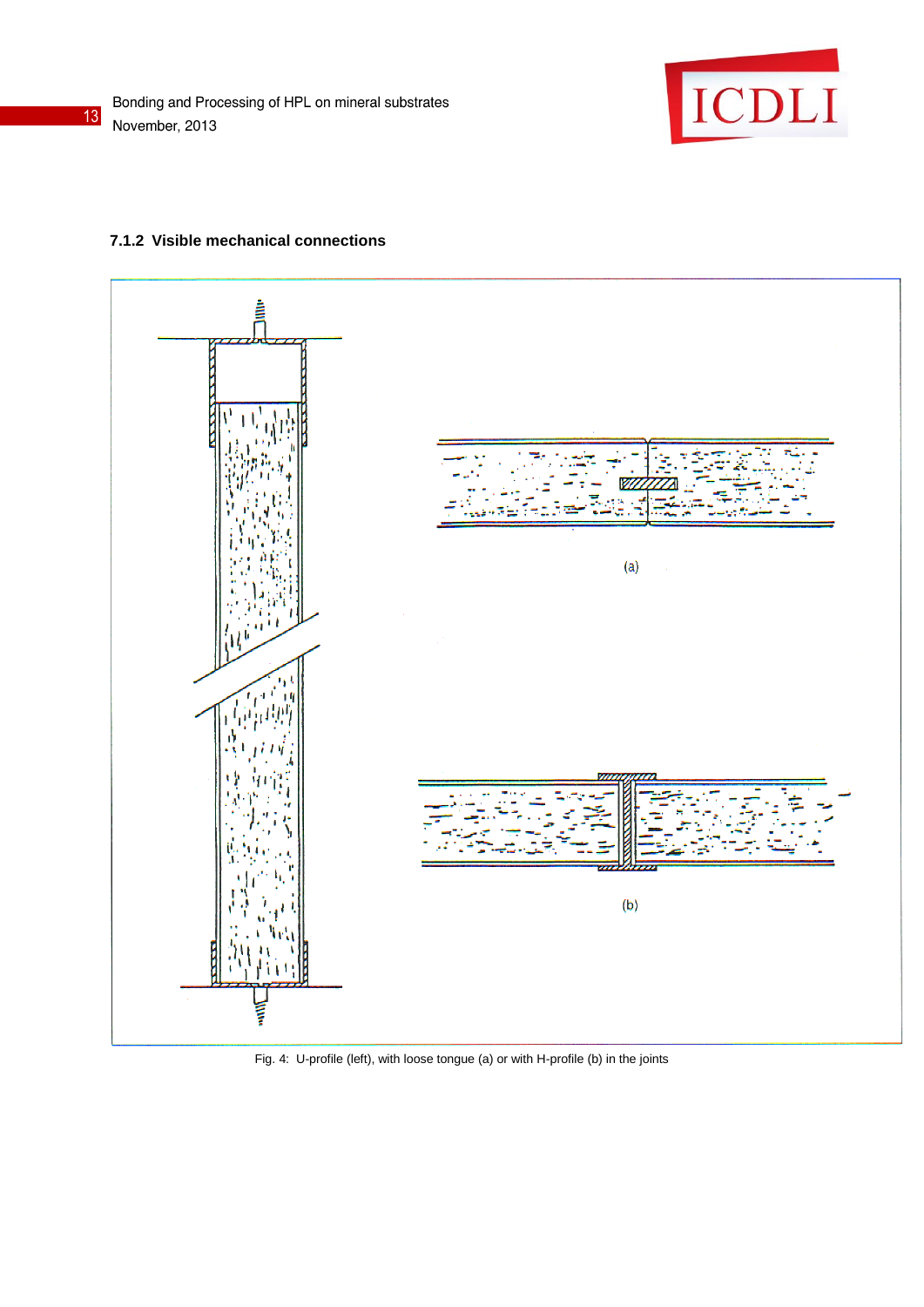



Fig. 5: Omega profile, screw-fixed to the substructure



Fig. 6: Metal clamps, screw-fixed to the substructure and covered with a profile



Fig. 7: Cover profile, screw-fixed to the substructure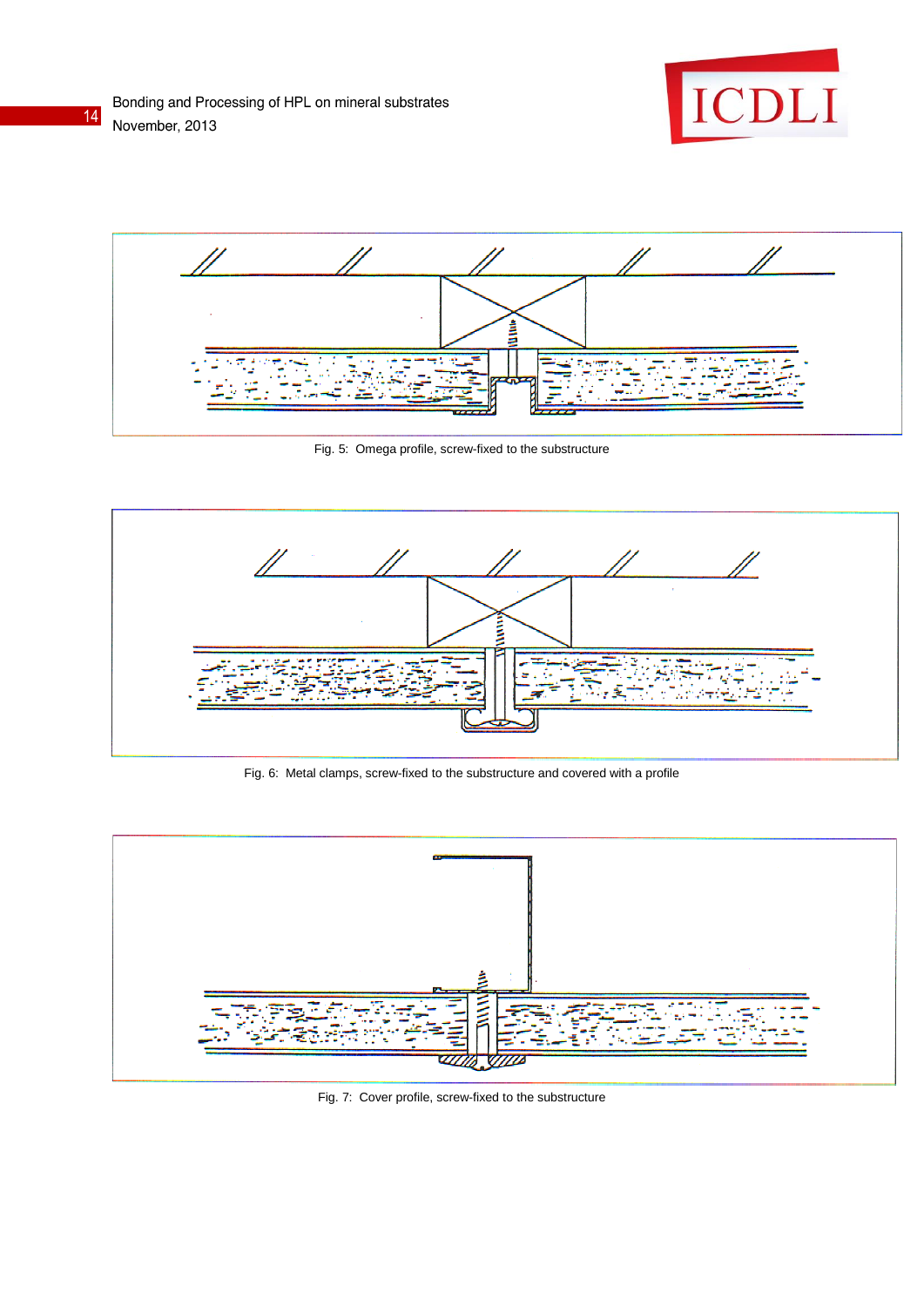



#### **7.1.3 Combination of invisible adhesive connection and visible mechanical fixing**

Fig. 8: Left: Omega profile, screw-fixed to the substructure. Right: Glued to the substructure with elastic construction adhesives

## **7.1.4 Invisible mechanical fixing**



Fig. 9: Omega profile, with tongue and groove set into the joint edge and screw-fixed to the substructure; tight joint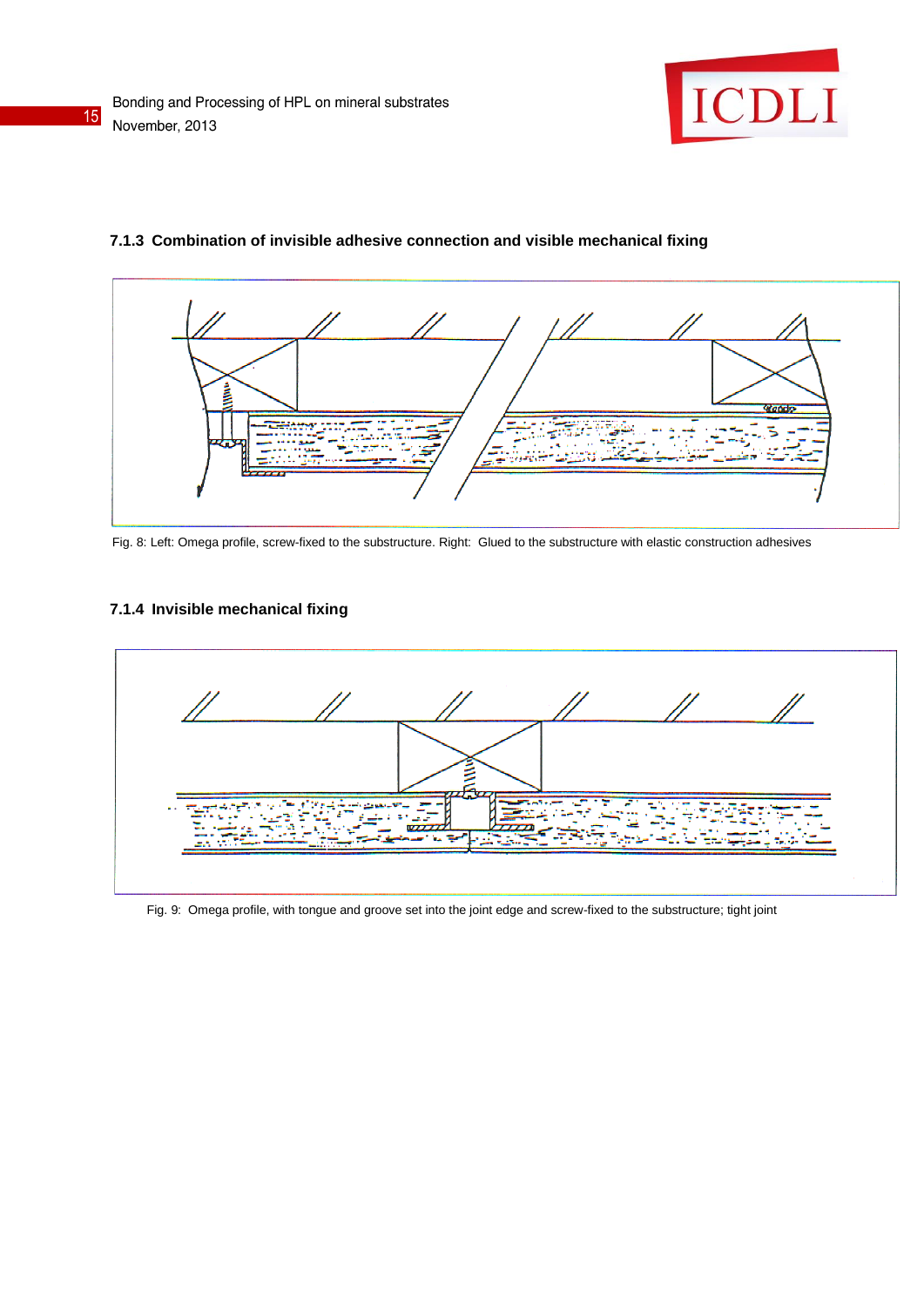





Fig. 10: Omega profile, with groove set into the joint edges and screw-fixed to the substructure; joint opening covered by a flush set strip



Fig. 11: Screw-fixed with a suitably profiled element edge on the substructure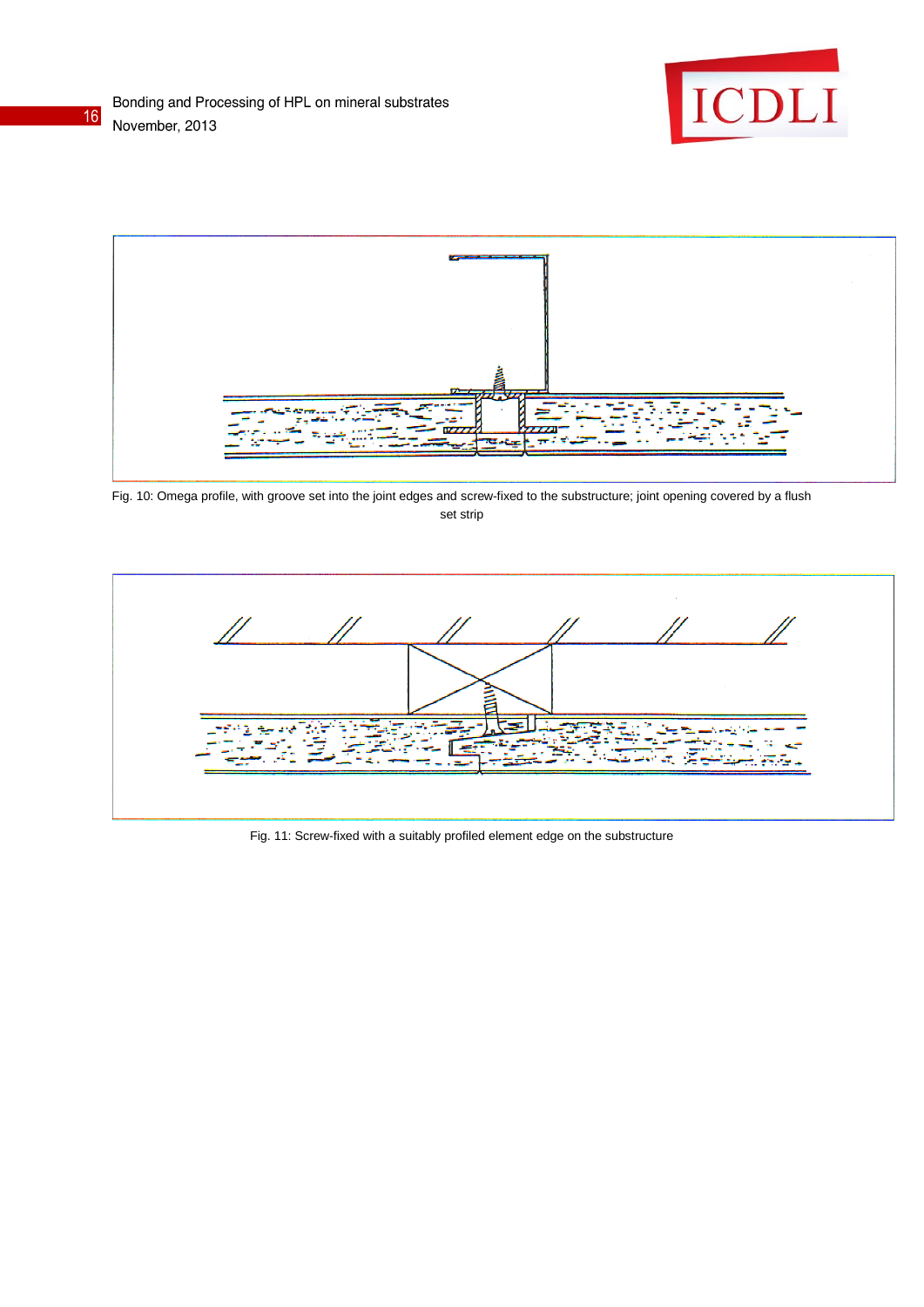



Fig. 12: Horizontal metal construction, screw-fixed to the composite element with Z hooks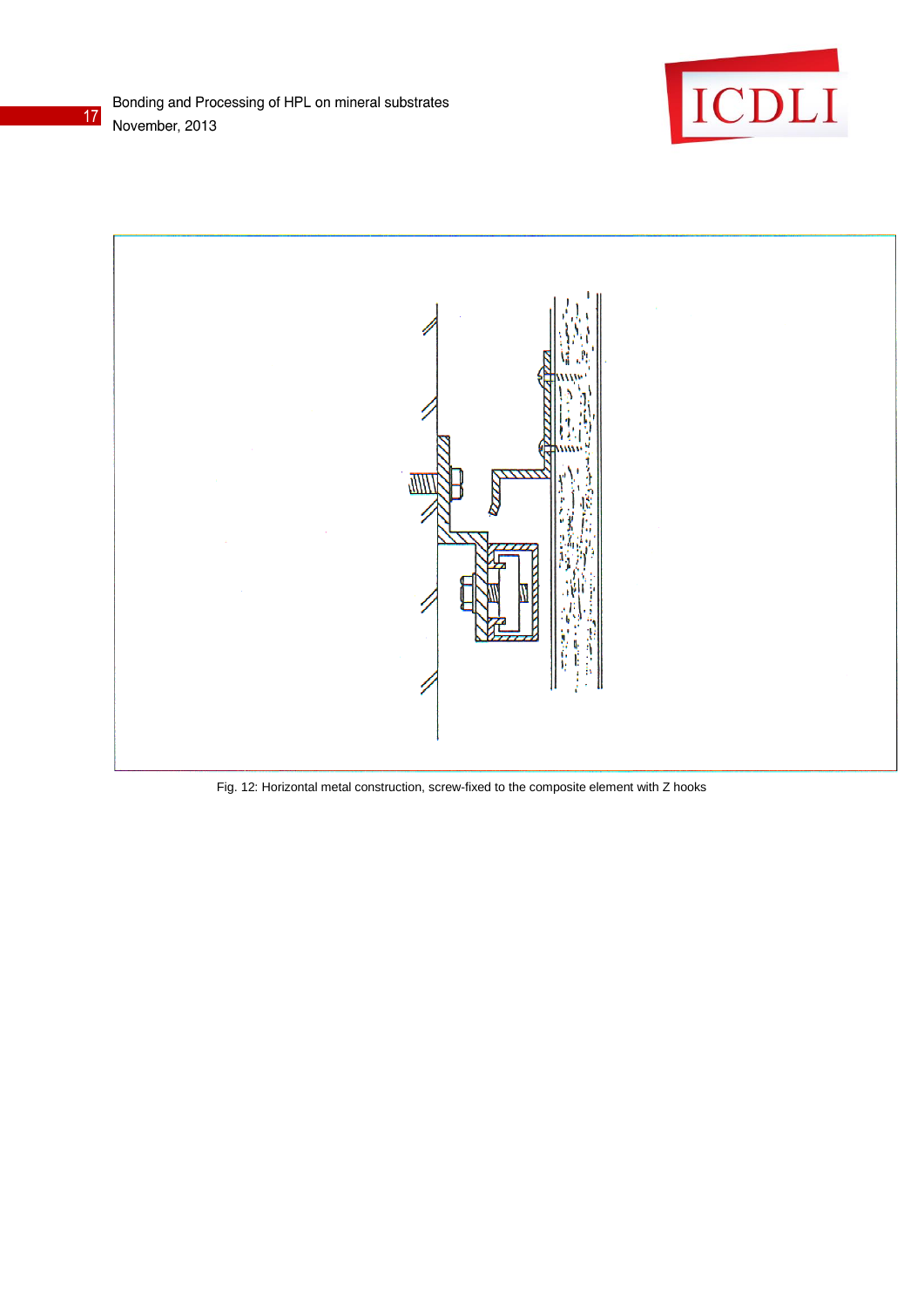





Fig. 13: Metal Z-profile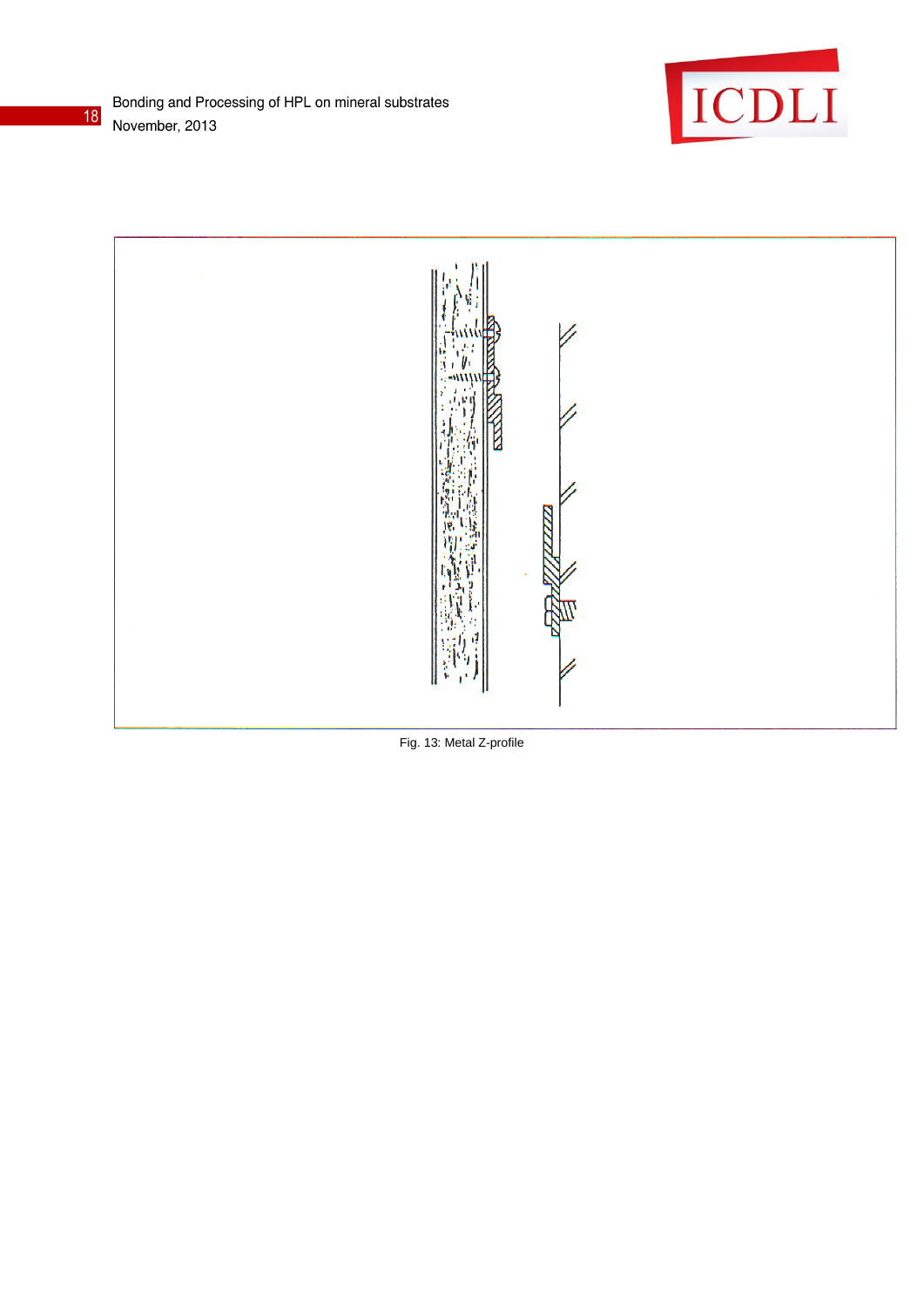



Fig. 14: Matching tongue and groove strips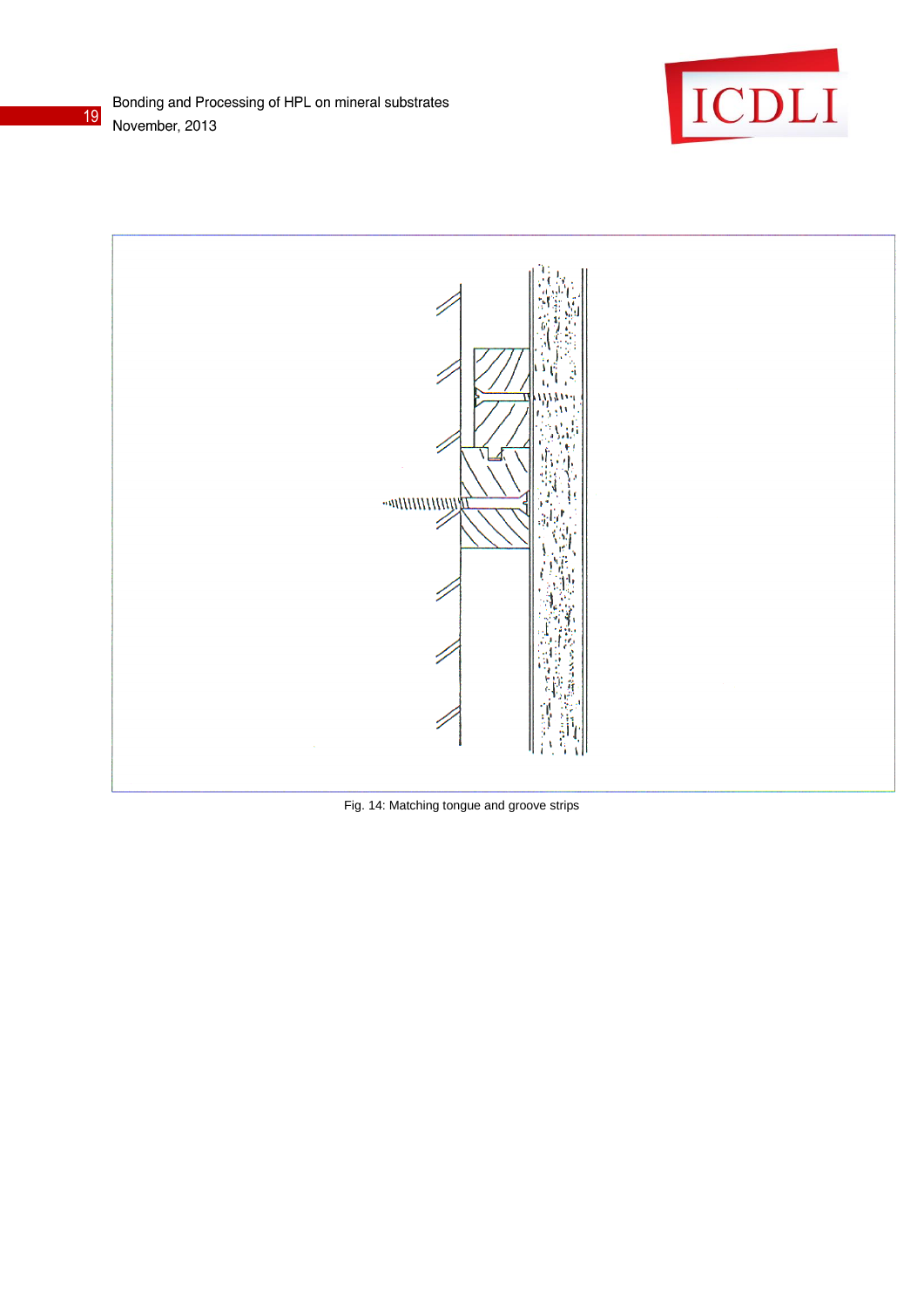





Fig. 15: Fixing with wedge strips